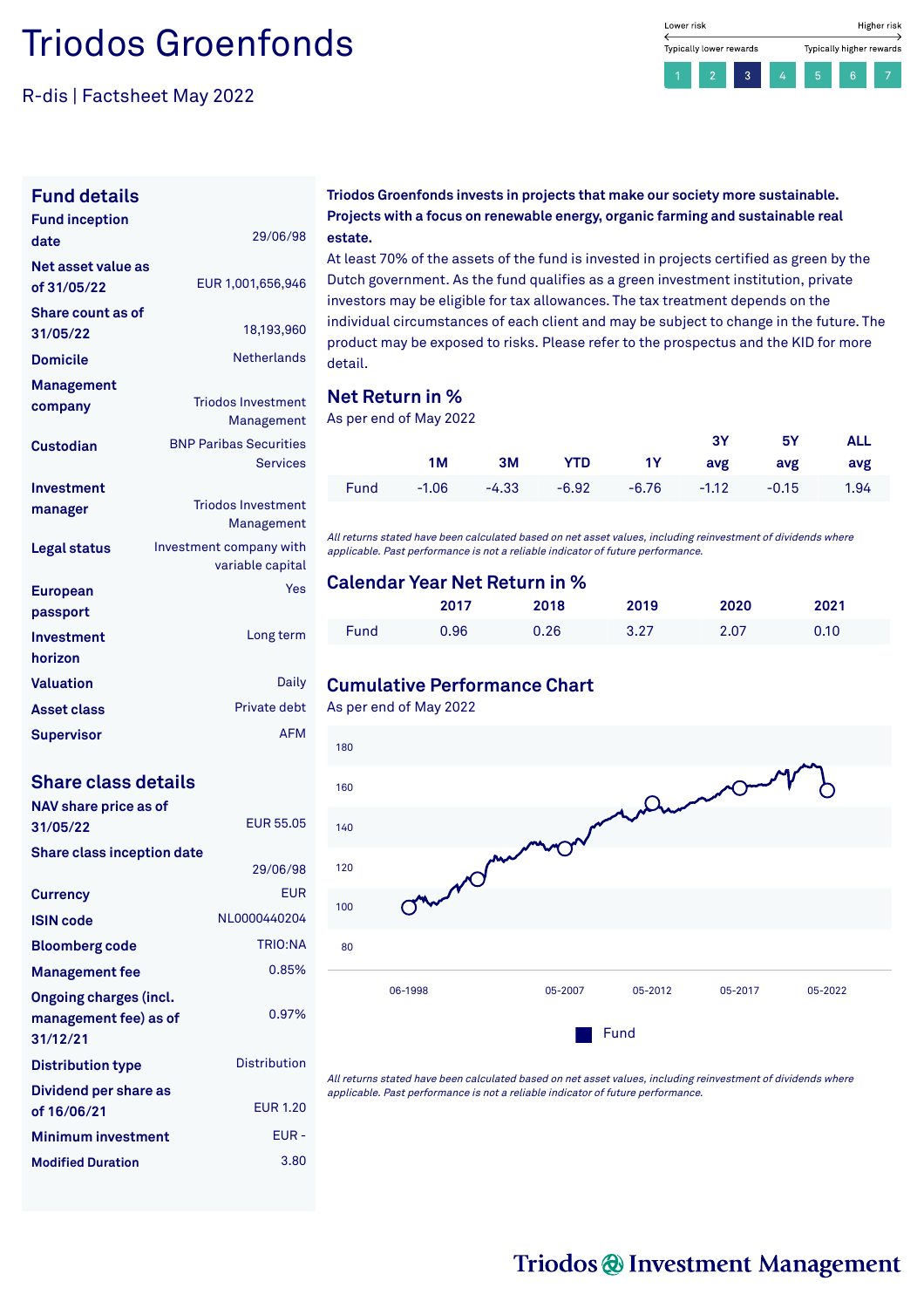# **Breakdown by sector**<br>As per end of May 2022



| 56.7 |  |
|------|--|
| 16.4 |  |
| 12.1 |  |
| 7.9  |  |
| 0.7  |  |
| 0.4  |  |
| 1.0  |  |
| 4.7  |  |
|      |  |

Source: Triodos Investment Management

# **Investment split renewable energy**

Per end May 2022

| <b>Sector</b>  | % portfolio renewable<br>energy |
|----------------|---------------------------------|
| Solar          | 49.3                            |
| Wind           | 42.6                            |
| Hydro          | 4.0                             |
| <b>Biomass</b> | 0.9                             |
| Other          | 3.2                             |

# **Dividend**

| <b>Payment</b> | <b>Amount per share</b> |
|----------------|-------------------------|
| date           | (EUR)                   |
| 18/06/21       | 1.20                    |
| 08/06/20       | 0.13                    |
| 11/06/19       | 0.31                    |

### **Breakdown by country** As per end of May 2022



| Country            | % of portfolio |  |
|--------------------|----------------|--|
| <b>Netherlands</b> | 87.9           |  |
| Vietnam            | 2.6            |  |
| Armenia            | 1.1            |  |
| Kenya              | 1.0            |  |
| India              | 0.9            |  |
| Pakistan           | 0.9            |  |
| Honduras           | 0.6            |  |
| Nicaragua          | 0.6            |  |
| Ukraine            | 0.6            |  |
| Nepal              | 0.5            |  |
| Uganda             | 0.5            |  |
| Kyrgyzstan         | 0.2            |  |
| Others             | 2.6            |  |

# **Breakdown by risk category**



| <b>Risk Category</b>      | % of portfolio |
|---------------------------|----------------|
| AAA                       | 0.8            |
| AA                        | 32.4           |
| А                         | 0.0            |
| <b>BBB</b>                | 61.9           |
| <b><bbb< b=""></bbb<></b> | 2.2            |
| Not rated                 | 2.7            |

Source: Triodos Investment Management

## **Impact indicators**

|           | Amount attributed to the |
|-----------|--------------------------|
| amount    | fund                     |
| 1,600,000 | 238,600                  |
| 1,672     | 445                      |
| 2,700,000 | 233,000                  |
| 2,700,000 | 693,000                  |
| 15,300    |                          |
| 8,000,000 |                          |
|           | Total                    |

The total amount is based on the total project. The amount attributed to the fund is based on the fund's share in the project (attribution), in line with the Platform for Carbon Accounting Finance methodology which applies to the renewable energy indicators of the fund. Reported on an annual basis. Data as per December 2020.